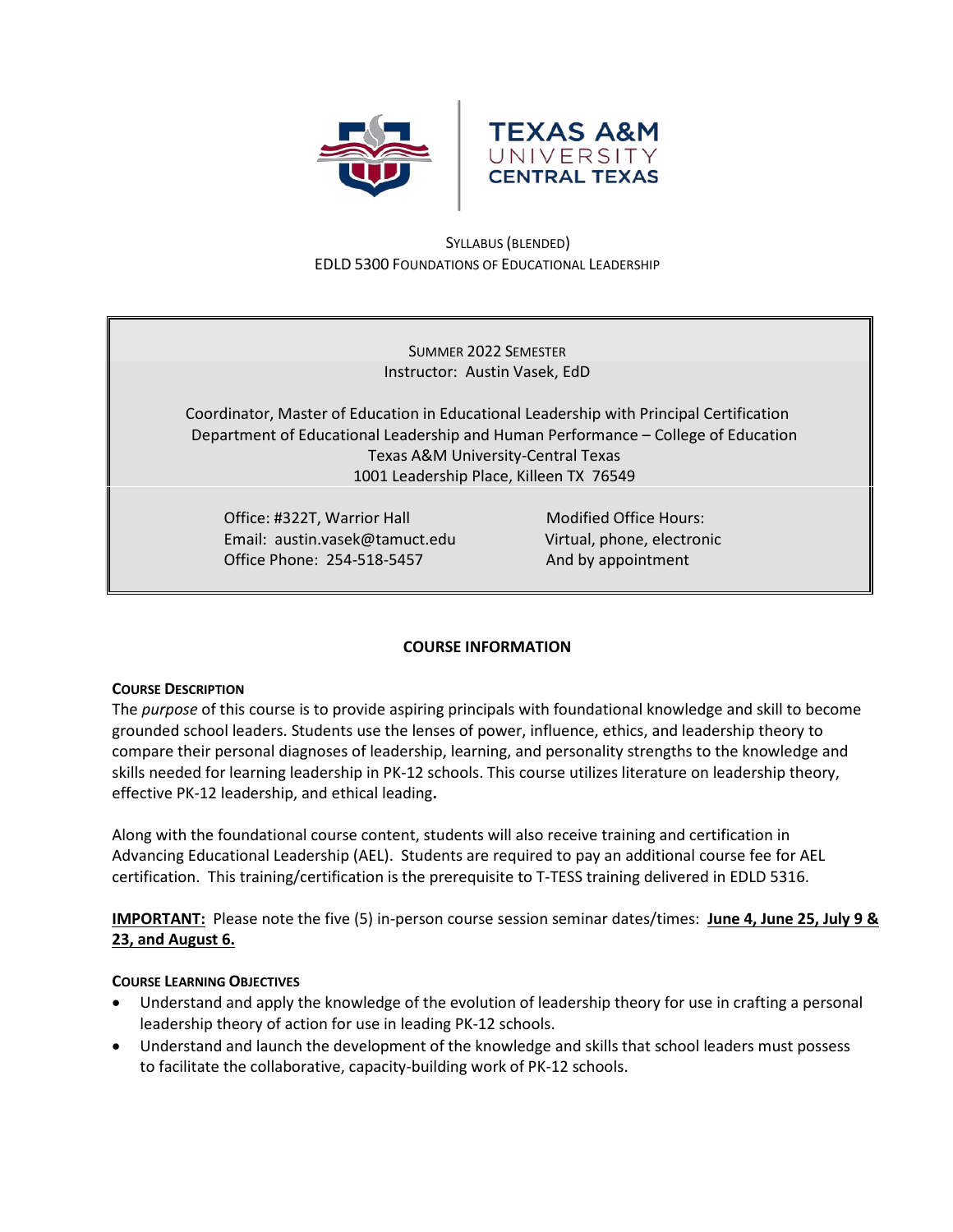• Understand and engage in the development of the unique knowledge and skills that a school leader must use to ensure equity and excellence for all students engaged in the moral enterprise of schooling.

# **STUDENT LEARNING OUTCOMES (STATE STANDARDS ALIGNMENT)**

Students will be able to:

- 1. Demonstrate a working knowledge of the evolution of leadership theory as it relates to PK-12 school leadership. ( D1, F1, F4)
- 2. Compile a profile of personal strengths and developmental challenges related to components of at least twelve prominent leadership theories in the literature. (D1, D2)
- 3. Recognize and differentiate the use of prominent leadership theory components by leaders in PK-12 school communities. (F1, F4)
- 4. Utilize the professional standards for school leadership knowledge and skill set to initially analyze personal readiness for school leadership, devise a learning plan to build additional leadership strength, and create a repository of evidence and reflections that tracks personal growth over time. (D1, D2, F4, F8)
- 5. Generate a personal leadership philosophy and a code of conduct based on moral integrity, ethical principles, and the 19TAC §247.2 Educator's Code of Ethics for use in effective leadership in PK-12 school communities. (F2, F4, F8)
- 6. Apply moral principles, ethical dilemma patterns, ethical models, and other tools to diagnose ethical dilemmas and generate sound decisions within the complex environment of PK-12 school communities. (D7, D8, D9, F1, F2, F4, F8)

# **STANDARDS FOR PRINCIPAL AS INSTRUCTIONAL LEADER CERTIFICATE**

Principal preparation programs are required by the State Board for Educator Certification (SBEC) to use the knowledge and skills base developed by SBEC in the development of program curricula and coursework. These standards (19TAC §241.15) also serve as the foundation for the individual assessment, professional growth plan, and continuing professional education activities required to re-new the Standard Principal Certificate. The six standards are (A) School Culture, (B) Leading Learning, (C) Human Capital, (D) Executive Leadership, (E) Strategic Leadership, and (F) Ethics, Equity, and Diversity. This course is designed to focus specifically on the following Texas standards:

• Standard D Executive Leadership (skill statements 1, 2, 7, 8, 9) Standard F Ethics, Equity, and Diversity (skill statements 1, 2, 4, 8)

# **Principal TExES 268/PASL domains/competencies**

The following Principal TExES (268/PASL) domains and competencies from the certification test framework are emphasized in this course:

DOMAIN III HUMAN CAPITAL

- Competency 005 Staff Evaluation and Supervision (skill statement E) DOMAIN IV EXECUTIVE LEADERSHIP
- Competency 008 Organizational Collaboration & Change Management (skill statements B-D) DOMAIN VI ETHICS, EQUITY, & DIVERSITY
	- Competency 011 Ethical Leadership (skill statements A, B, C, F)

# **In addition the course will address the following nationally-recognized standards:**

• *Professional Standards for Educational Leaders* (NPBEA) Standard 1 Mission, Vision, & Core Values (skill statement D) Standard 2 Ethics & Professional Norms (skill statements A-F) Standard 3 Equity & Cultural Responsiveness (skill statement H) Standard 10 School Improvement (skill statement A, B)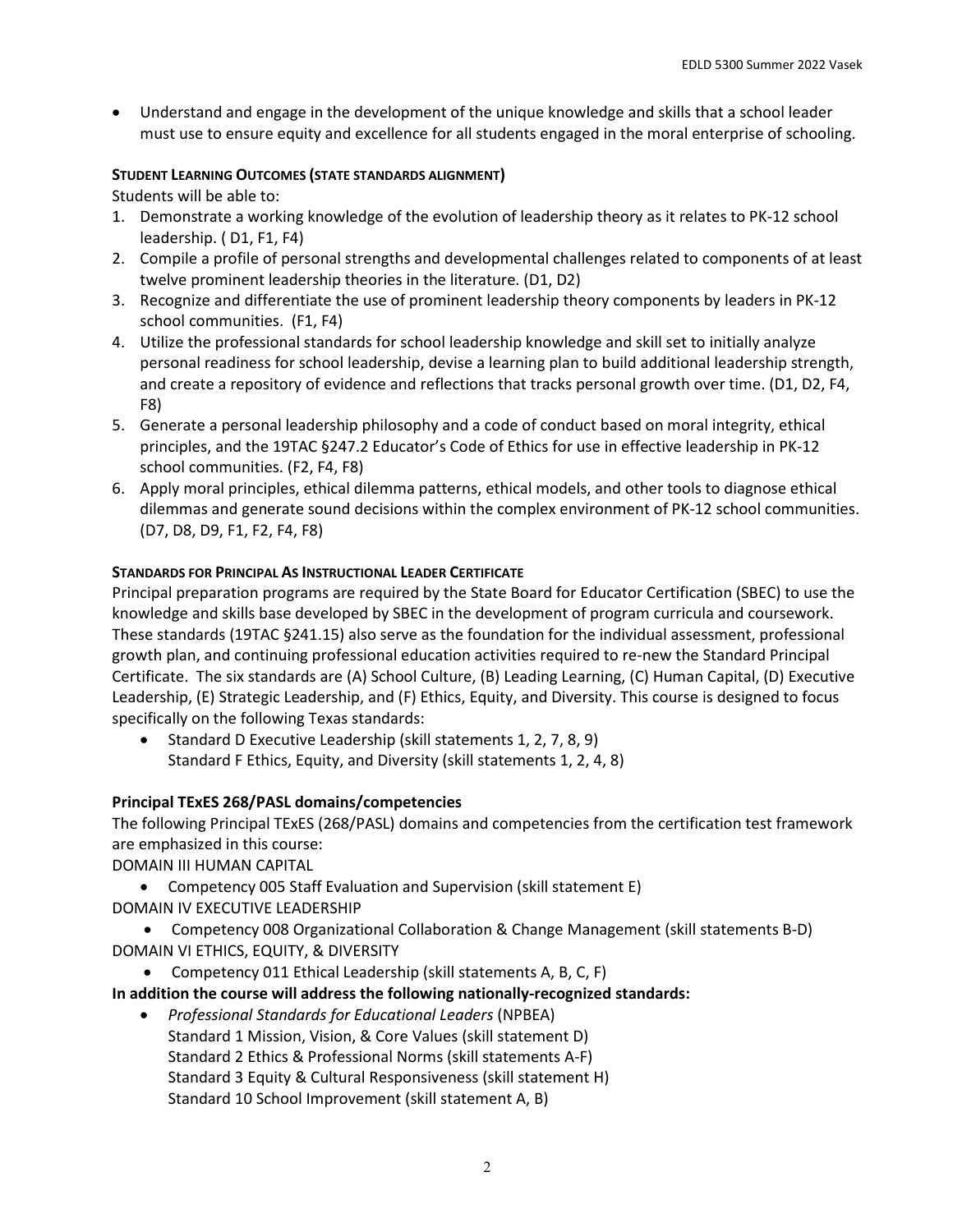• *National Educational Leadership Preparation Standards* (NPBEA Building Level) Standard 1 Mission, Vision, & Core Values (skill statement 1.4) Standard 2 Ethics and Professional Norms (skill statements 2.1-4) Standard 3 Equity and Cultural Leadership (skill statement 3.1) Standard 8 Internship and Clinical Practice (skill statements 8.1, 8.3)

### **REQUIRED READING/TEXTBOOKS/KNOWLEDGE BASE**

This course utilizes the literature and research concerning (1) principles and concepts of leadership theory; (2) ethical theories, principles, and ethical practice; and (3) campus leadership. Specific resources used in the course for informing the student about the role of the campus leader are the required texts, required supplemental readings, student research, interaction with practitioners, personal experience, and additional resources supplied by the instructor. Specific reading assignments are outlined in this syllabus and posted on Canvas course site. The following are required texts:

American Psychological Association. (2019). *Publication Manual of the American Psychological Association*  (7th ed.)*.* Washington, DC: Author. (978-1-4338-3217-8)

Bambrick-Santoyo, Paul. (2018). *Leverage Leadership 2.0: A Practical Guide to Building Exceptional Schools.* John Wiley & Sons. (9781119496595)

Bolman, L., and Deal, T. (2019). *Reframing the Path to School Leadership: A Guide for Teachers and Principals (3rd ed).* Thousand Oaks, CA: Sage. (978-1544338613)

### **COURSE REQUIREMENTS**

#### **COURSE ASSIGNMENTS & ASSESSMENTS (SLO ALIGNMENT)**

**Biography & Resume, Leadership Philosophy,** (SLO #5)(10 pts ea= 20 total) Each student will develop his/her own biography & resume, and leadership philosophy. The biography should serve as a professional introduction. The resume is a representation of experiences, qualifications, and professional details. The Leadership Philosophy should be a personal reflection of the student's view/belief about leadership efforts. Students should research a wide range of examples – particularly in the field of education before finalizing a one-page narrative for each. APA style should be used as appropriate. (assessment: written product rubric)

#### **Online Dialogues** (SLO #5, 6) *CONDER 10 CONDER 10**(4@10pts=40 pts)**(4@10pts=40 pts)*

Students will engage in a series of four (4) online dialogue sessions via Canvas concerning reading assignments focused on leadership. Following the posting instructions for each dialogue, students will submit one original post (include **summary of content, perspective, application of content**) and follow with two response posts (include **affirmation, perspective, extension**) to the observations/reflections of other students, creating a virtual conversation about the readings. *Consideration of ideas differing from one's own perspective is required.* (assessment: collaborative participation rubric)

| Reading #1 | Bambrick-Santoyo, Paul. (2018). Leverage Leadership 2.0, Ch 1&2 |
|------------|-----------------------------------------------------------------|
| Reading #2 | Bambrick-Santoyo, Paul. (2018). Leverage Leadership 2.0, Ch 3&4 |
| Reading #3 | Bambrick-Santoyo, Paul. (2018). Leverage Leadership 2.0, Ch 5&6 |
| Reading #4 | Bambrick-Santoyo, Paul. (2018). Leverage Leadership 2.0, Ch 7&8 |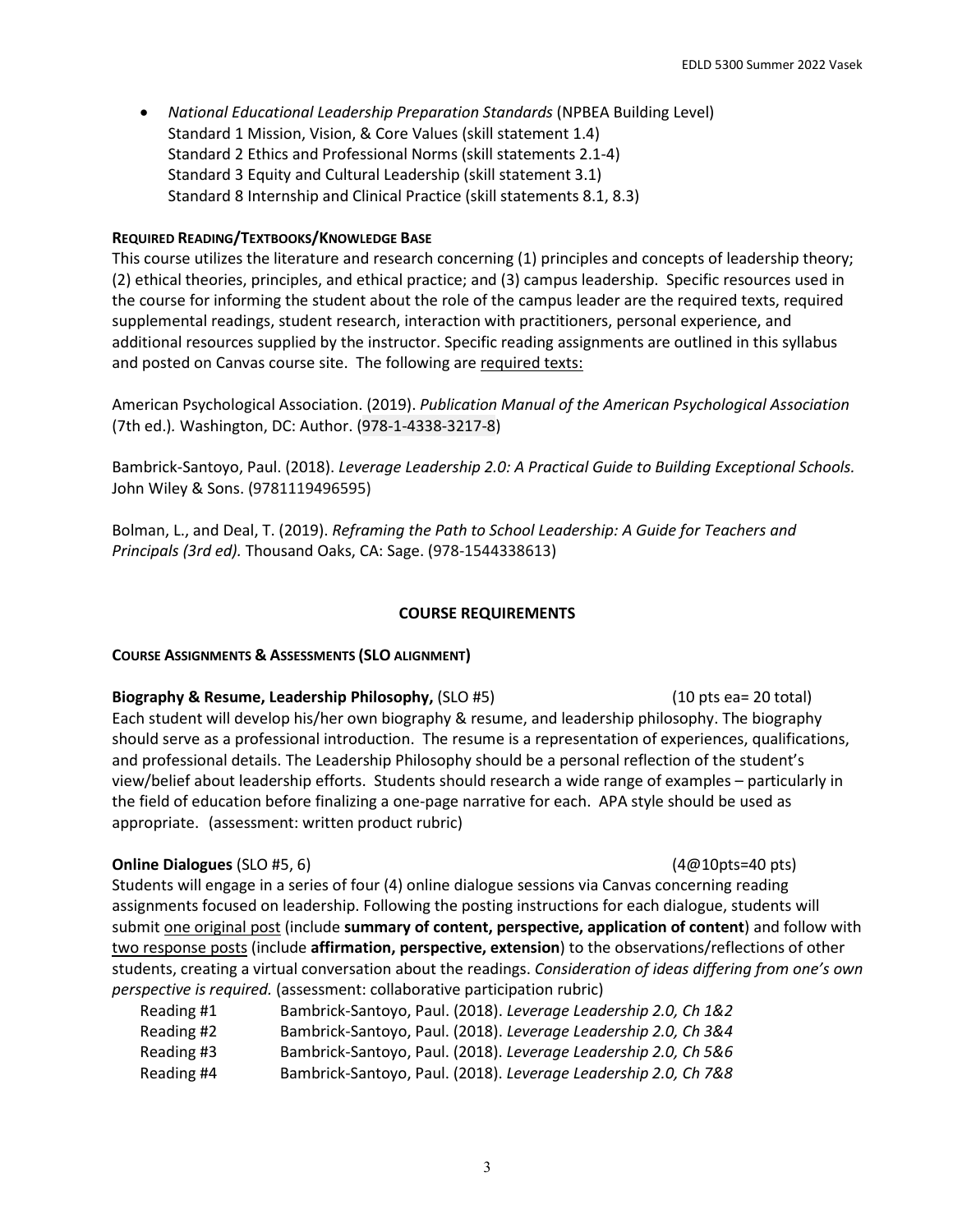# **Mentor Consultation/Reflection** (SLO #1-6)(10 points)

Principal mentors are in a pivotal position to guarantee the success of the School Leadership Candidate by providing coaching support in the school setting. The mentor consultations are facilitated by the student: set agendas, set meeting times and locations, interview principals, and write reflections. Each principal consultation will align with specific focus areas that have just been completed and a look forward to the next learning focus.

(Assessment: reflection template)

# **Professional e-Portfolio Collection** (SLO #4)(10 points)

Beginning in the first semester of program, each student will develop a professional e-portfolio collection organized by six topics linked to the six standards for the Texas principal certificate (School Culture, Leading Learning, Human Capital, Executive Leadership, Strategic Operations, Ethics/Equity/Integrity). Additional topics may be included. The style and format for the portfolio is to be decided on by the student. Professional information, statements, essays, artifacts, and other documents will provide information about leadership growth over time. Items to be included for EDLD 5300 are below with more details on Canvas. (Assessment: professional portfolio rubric)

- A current biography and resume
- One-page anchoring essay on leadership

# **OPTIONAL - Applied Reading Review – Extra Credit** (SLO #3) (10 points) Using Bolman, L., and Deal, T. (2019). *Reframing the Path to School Leadership: A Guide for Teachers and Principals (3rd ed)*, students will complete a written review including each of the elements below. The applied reading review should be four to five pages excluding the cover page and reference page. APA format is required. Applied Reading Review Elements include: (1) a purpose statement (a brief statement of

the main idea of the entire book); (2) an analysis of the essential points contained in the book; (3) a personal application of the material; and (4) cover page and reference page. (Assessment: Written Product Rubric)

# **Advancing Educational Leadership (AEL) Certificate** (SLO#1-6) (10 points)

The Advancing Educational Leadership (AEL) Certificate is earned via training content, clock hours, participation, and course content. AEL is a prerequisite training for Texas Teacher Evaluation Support System (T-TESS)which is delivered in EDLD 5316.

## **GRADING CRITERIA RUBRIC AND CONVERSION**

The instructor will determine grades for the course assignments and assessments through the use the assignment criteria and rubrics. To earn the grade of A, students must earn a total of 90% of the total points on the following learning activities/items. For a grade of B, a total of 80% of the total points must be earned. Maximum points for each assignment are in ( ).

- Biography & Resume (10 pts)
- Leadership Philosophy (10 pts)
- On-Line Dialogue 1-4 (40 pts)
- Mentor Consultation/Reflection (10 points)
- Professional E-Portfolio (10 pts)
- OPTIONAL Applied Reading Review (10 pts)
- Advancing Educational Leadership Certificate (10pts)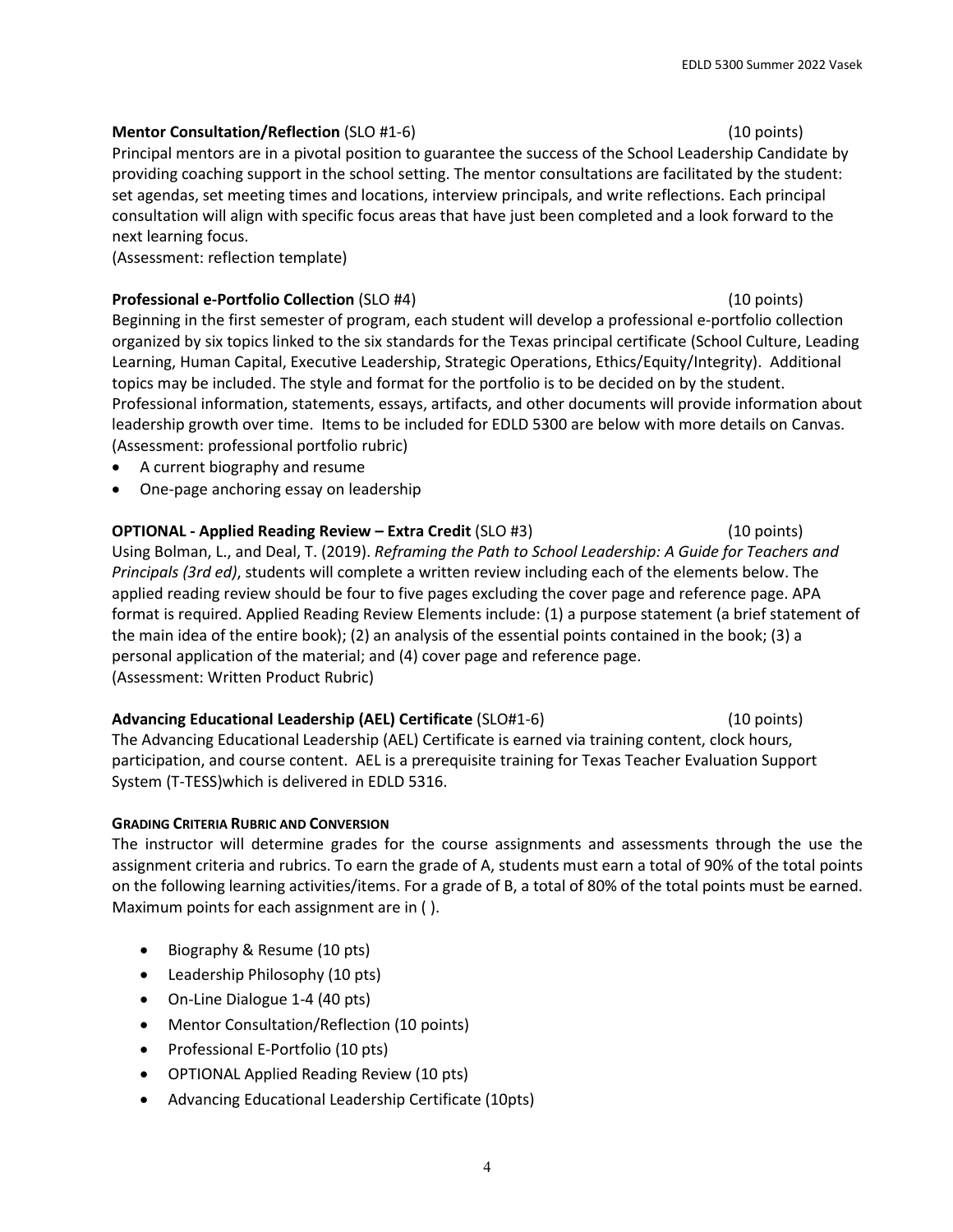## **POSTING OF GRADES**

Grades will be posted using the Grade Center tool on the Canvas course site.

# **EDLD 5300 COURSE OUTLINE/CALENDAR\***

# **Pacing Calendar**

| Date              | Activity                    | Assignment                                   | Due Date  |
|-------------------|-----------------------------|----------------------------------------------|-----------|
| Week 1: 6/4-6/12  | Canvas Participation        | Biography & Resume                           | June 12   |
| Week 2: 6/13-6/19 | <b>Canvas Participation</b> | Dialogue 1                                   | June 19   |
| Week 3: 6/20-6/26 | <b>Canvas Participation</b> | Dialogue 2<br><b>Mentor Consultation</b>     | June 26   |
| Week 4: 6/27-7/3  | <b>Canvas Participation</b> | Dialogue 3                                   | July 3    |
| Week 5: 7/4-7/10  | <b>Canvas Participation</b> | Dialogue 4                                   | July 10   |
| Week 6: 7/11-7/17 | <b>Canvas Participation</b> | Leadership Philosophy                        | July 17   |
| Week 7: 7/18-7/24 | Canvas Participation        | Professional E-Portfolio,                    | July 24   |
| Week 8: 7/25-7/31 | <b>Canvas Participation</b> | <b>Optional Applied Reading Review</b>       | July 31   |
| Week 9: 8/1-8/7   | <b>Canvas Participation</b> | Course Evaluation.<br><b>AEL Certificate</b> | August 7  |
| Week 10: 8/9-8/14 | <b>Canvas Participation</b> | Miscellaneous, Closure                       | August 14 |

## **COLLABORATIVE PARTICIPATION ASSESSMENT RUBRIC**

| <b>Dimensions</b>                                            | 5                                                                                                                                                                                                                                  | 3                                                                                                                                                                                                                          |                                                                                                                                                                                                                   |
|--------------------------------------------------------------|------------------------------------------------------------------------------------------------------------------------------------------------------------------------------------------------------------------------------------|----------------------------------------------------------------------------------------------------------------------------------------------------------------------------------------------------------------------------|-------------------------------------------------------------------------------------------------------------------------------------------------------------------------------------------------------------------|
| Dimension 1:<br>Engagement                                   | Present, prompt, and prepared;<br>consistently participates by<br>developing ideas and posing<br>questions from a comprehensive and<br>reflective perspective                                                                      | Present, generally prompt and prepared;<br>frequently participates by offering ideas<br>and asking questions from a more inclusive<br>perspective                                                                          | Non-attendance and/or pattern of<br>tardiness and/or lack of preparation;<br>participates infrequently with contributions<br>offered from a narrowly focused<br>perspective; may demonstrate off-task<br>behavior |
| Dimension 2:<br>Summary                                      | Consistently demonstrates an<br>organized, succinct, and polished<br>synthesis of major themes & concepts                                                                                                                          | Generally demonstrates an organized and<br>logical examination of major themes and<br>concepts                                                                                                                             | Demonstrates minimal knowledge of major<br>themes and concepts; summary lacks<br>breadth and/or depth                                                                                                             |
| Dimension 3:<br>Connections/<br>Critique                     | Unique and insightful connections<br>and critique linking major themes/c<br>oncepts, prior learning, current<br>research and the field of practice                                                                                 | Generally offers clear and relevant<br>connections and critique between major<br>themes/concepts, prior learning, current<br>research and the field of practice                                                            | Offers infrequent and/or shallow<br>connections and critique among major<br>themes/concepts, prior learning, current<br>research and the field of practice                                                        |
| Dimension 4:<br>Mechanics/<br>Communication<br><b>Skills</b> | Consistently uses professional<br>language and correct grammar when<br>speaking; consistently listens actively<br>while others speak; consistently seeks<br>feedback to ensure understanding is<br>achieved during course activity | Generally uses professional language and<br>correct grammar when speaking;<br>generally listens actively while others<br>speak; frequently seeks feedback to<br>ensure understanding is achieved during<br>course activity | Seldom uses professional language and/or<br>correct grammar when speaking; rarely<br>listens actively while others speak; seldom<br>seeks feedback to ensure understanding is<br>achieved during course activity  |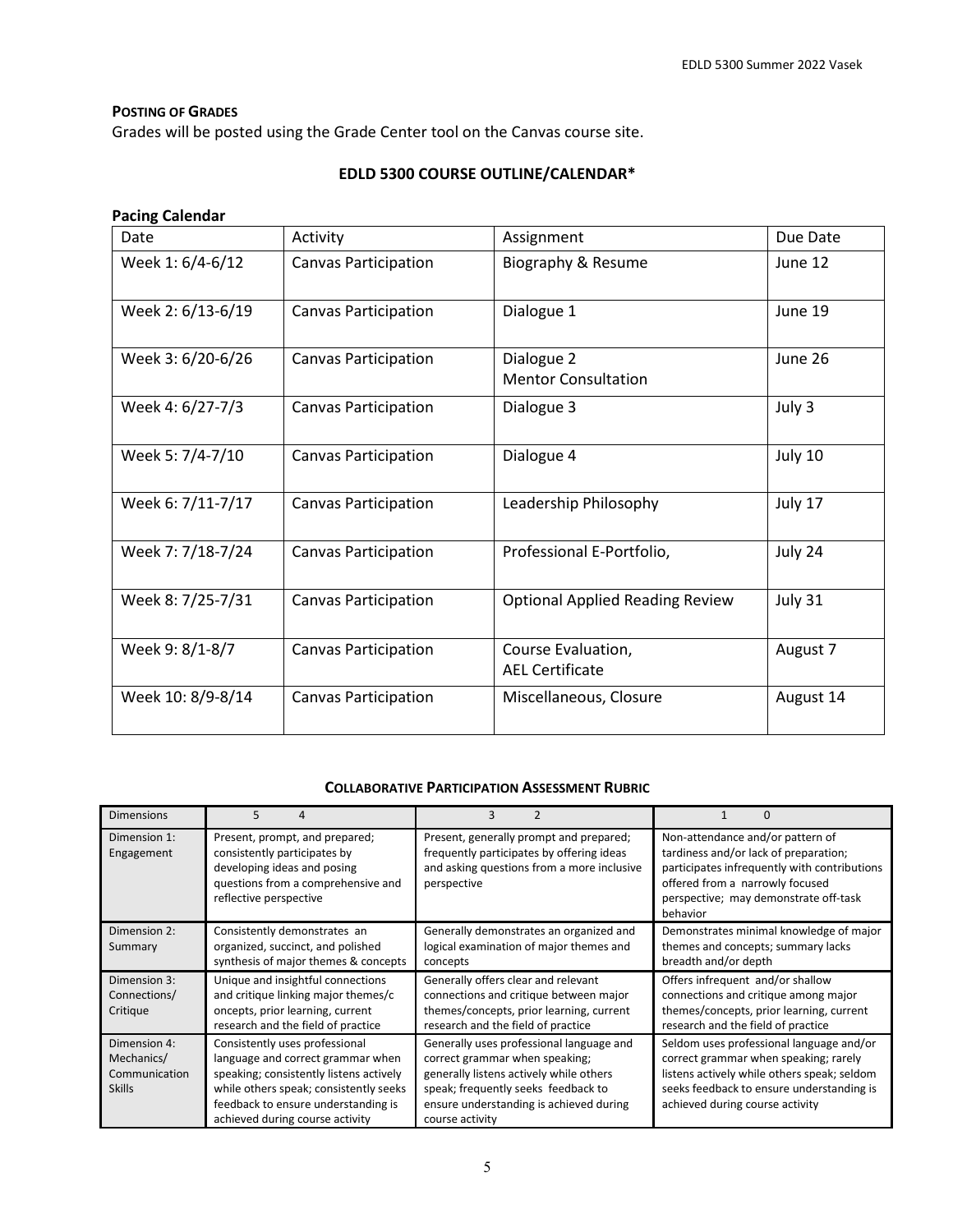| <b>Dimensions</b>                               | 5                                                                                                                                                  | 3<br>$\overline{2}$                                                                                                                            |                                                                                                                                                     |
|-------------------------------------------------|----------------------------------------------------------------------------------------------------------------------------------------------------|------------------------------------------------------------------------------------------------------------------------------------------------|-----------------------------------------------------------------------------------------------------------------------------------------------------|
| Dimension 1:<br>Engagement                      | Interesting and inviting introduction,<br>coherent sequence/transition of<br>ideas, and thoughtful conclusion                                      | Introduction, body, and conclusion provide<br>logical flow of ideas that engages reader                                                        | Product lacks structure and coherence to<br>engage reader in a meaningful flow of ideas                                                             |
| <b>Dimension 2:</b><br>Summary                  | Consistently demonstrates an<br>organized, succinct, and polished<br>synthesis of major themes & concepts                                          | Generally demonstrates an organized and<br>logical examination of major themes and<br>concepts                                                 | Demonstrates minimal knowledge of major<br>themes and concepts; summary lacks<br>breadth and/or depth                                               |
| <b>Dimension 3:</b><br>Connections/<br>Critique | Unique and insightful connections<br>and critique linking major themes/<br>concepts, prior learning, current<br>research and the field of practice | Clear and relevant connections and critique<br>between major themes/concepts, prior<br>learning, current research and the field of<br>practice | Infrequent and/or shallow connections and<br>critique among major themes/concepts,<br>prior learning, current research and the<br>field of practice |
| Dimension 4:<br>Mechanics/<br><b>APA Format</b> | Mechanically sound and follows APA<br>format with less than two errors<br>(mechanical or formatting)                                               | Mechanically sound and follows APA<br>format, with two to three errors<br>(mechanical or formatting)                                           | Not mechanically sound;<br>four or more mechanical and/or formatting<br>errors                                                                      |

# **WRITTEN PRODUCT ASSESSMENT RUBRIC**

# **CLASS PRESENTATION ASSESSMENT RUBRIC**

| <b>Dimensions</b>                                                   | 5<br>Δ                                                                                                                                                                                                      | 2<br>з                                                                                                                                                  | 0                                                                                                                                                   |
|---------------------------------------------------------------------|-------------------------------------------------------------------------------------------------------------------------------------------------------------------------------------------------------------|---------------------------------------------------------------------------------------------------------------------------------------------------------|-----------------------------------------------------------------------------------------------------------------------------------------------------|
| Dimension 1:<br><b>Engagement</b>                                   | Interesting and inviting<br>introduction, coherent<br>sequence/transition of ideas, and<br>thoughtful conclusion                                                                                            | Introduction, body, and conclusion<br>provide logical flow of ideas that<br>engages audience                                                            | Product lacks structure and coherence to<br>engage reader in a meaningful flow of<br>ideas                                                          |
| <b>Dimension 2:</b><br>Summary                                      | Consistently demonstrates an<br>organized, succinct, and polished<br>synthesis of major themes & concepts                                                                                                   | Generally demonstrates an organized and<br>logical examination of major themes and<br>concepts                                                          | Demonstrates minimal knowledge of major<br>themes and concepts; summary lacks<br>breadth and/or depth                                               |
| <b>Dimension 3:</b><br>Connections/<br>Critique                     | Unique and insightful connections<br>and critique linking major<br>themes/concepts, prior learning,<br>current research and the field of<br>practice                                                        | Clear and relevant connections and critique<br>between major themes/concepts, prior<br>learning, current research and the field of<br>practice          | Infrequent and/or shallow connections and<br>critique among major themes/concepts,<br>prior learning, current research and the<br>field of practice |
| <b>Dimension 4:</b><br>Mechanics/<br>Communication<br><b>Skills</b> | Establishes and maintains an open,<br>thoughtful, and facilitative<br>relationship with the audience;<br>speaks with appropriate modulation,<br>pace, and volume; no grammatical or<br>pronunciation errors | Establishes and maintains an instructional<br>relationship with the audience; speaks<br>clearly; two or fewer errors in grammar<br>and/or pronunciation | Minimal or no connection with the<br>audience; lacks clarity in speaking; three or<br>more errors in grammar and/or<br>pronunciation.               |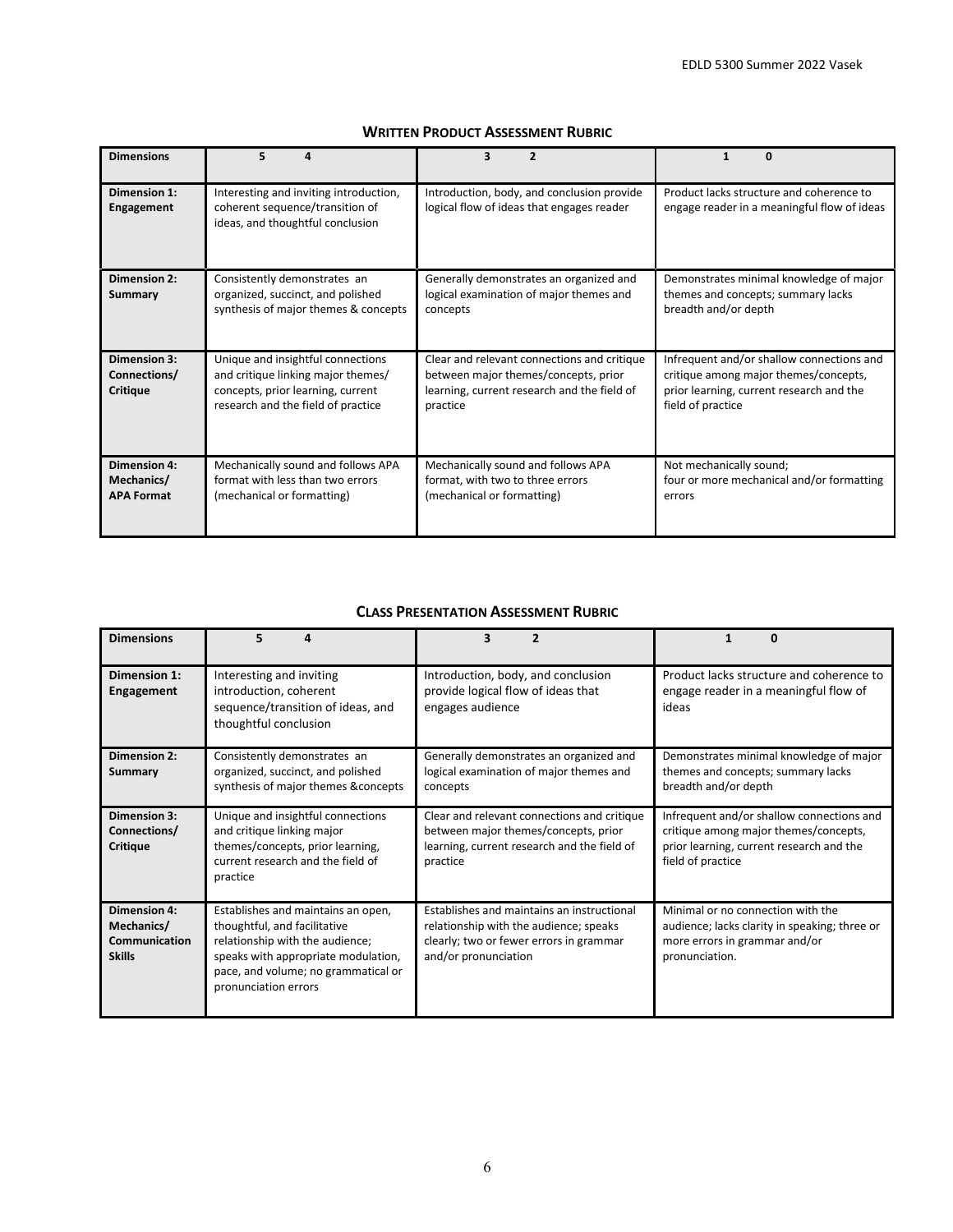| <b>AREA</b>                                       | <b>EXCEPTIONAL</b>                                                                                                                                                                                                                                                                                                                                                                                                                                  | <b>ACCEPTABLE</b>                                                                                                                                                                                                                                                                                                                                                                                        | <b>UNACCEPTABLE</b>                                                                                                                                                                                                                                                                                                                                          |
|---------------------------------------------------|-----------------------------------------------------------------------------------------------------------------------------------------------------------------------------------------------------------------------------------------------------------------------------------------------------------------------------------------------------------------------------------------------------------------------------------------------------|----------------------------------------------------------------------------------------------------------------------------------------------------------------------------------------------------------------------------------------------------------------------------------------------------------------------------------------------------------------------------------------------------------|--------------------------------------------------------------------------------------------------------------------------------------------------------------------------------------------------------------------------------------------------------------------------------------------------------------------------------------------------------------|
| CONCEPTUAL-<br><b>IZATION</b>                     | Selection of entries is carefully made to<br>demonstrate in-depth comprehension of<br>preparation goals and Texas Principal<br>standards and dispositions, as well as a high<br>degree of insight regarding their<br>interdependence with professional practice.                                                                                                                                                                                    | Selection of entries demonstrates<br>knowledge of preparation goals and<br>Texas Principal standards and<br>dispositions, and an adequate<br>understanding of their interdependence<br>with professional practice.                                                                                                                                                                                       | Selection of entries reflects insufficient<br>evidence of knowledge of preparation<br>goals and/or Texas Principal standards<br>and dispositions, and/or an inadequate<br>understanding of their interdependence<br>with professional practice.                                                                                                              |
| <b>COHERENCE</b>                                  | Enhanced by adherence to thematic frame-<br>work grounded in student's leadership philo-<br>sophy and reinforced by selection of entries.<br>Theme provides a unique perspective that<br>allows for creative development of ideas.                                                                                                                                                                                                                  | Student's leadership philosophy<br>provides thematic unity for portfolio,<br>allowing for logical development of<br>ideas.                                                                                                                                                                                                                                                                               | No visible thematic framework exists to<br>explain relationships between and<br>among entries. Development of ideas is<br>vague and student's leadership<br>philosophy is unclear.                                                                                                                                                                           |
| PERSONAL/<br><b>PROFESSIONAL</b><br><b>GROWTH</b> | Portfolio demonstrates sustained reflection<br>and critical thought. Assimilation of<br>knowledge, both propositional and<br>procedural, is central to the presentation,<br>providing evidence of reflection and<br>development of knowledge/skill/values.<br>Presentation demonstrates ability to engage<br>in reflection-on-action as well as reflection-<br>in-action. Strong evidence of self-guided<br>self-assessment of learning and growth. | Portfolio demonstrates evidence of<br>reflection and critical thought. A degree<br>of insightfulness is apparent in the<br>student's work, and elements of<br>reflection and development of<br>knowledge/skill/values are recognizable.<br>Presentation addresses process of<br>portfolio development and rationale for<br>selection of entries. Evidence of self-<br>assessment of learning and growth. | Portfolio demonstrates little evidence of<br>reflection or critical thought.<br>Presentation addresses neither the<br>processes of portfolio development nor<br>reasons for inclusion of selected entries.<br>Little evidence of reflection or<br>development of knowledge/skill/values.<br>Little or very limited assessment of own<br>learning and growth. |
| <b>PRESENTATION</b>                               | Ideas expressed cogently and with attention<br>to detail. Portfolio and presentation are<br>enhanced by creative application of range of<br>media options, and there are no mechanical<br>errors to detract from the presentation.                                                                                                                                                                                                                  | Ideas are expressed in a clear fashion.<br>Connections between and among<br>portfolio entries are made clear through<br>logical use of media options and there<br>are few mechanical errors.                                                                                                                                                                                                             | Presentation does not conform to<br>expectations for graduate work. Media<br>options are confusing or absent,<br>resulting in a portfolio of discrete<br>entries. Ideas are poorly articulated and<br>multiple mechanical errors detract.                                                                                                                    |

#### **CRITERIA AND RUBRIC FOR ASSESSING PROFESSIONAL PORTFOLIO**

Note: Rubric adapted from portfolio rubric used in Marshall University Leadership Studies Program

#### **Important University Dates:** *Check<https://www.tamuct.edu/registrar/academic-calendar.html>*

#### **TECHNOLOGY REQUIREMENTS AND SUPPORT**

#### **Technology Requirements**

This course will use the A&M-Central Texas Instructure Canvas learning management system. We strongly recommend the latest versions of Chrome or Firefox browsers. Canvas no longer supports any version of Internet Explorer.

Logon to A&M-Central Texas Canvas [https://tamuct.instructure.com/] or access Canvas through the TAMUCT Online link in myCT [https://tamuct.onecampus.com/]. You will log in through our Microsoft portal.

Username: Your MyCT email address. Password: Your MyCT password

#### **Canvas Support**

Use the Canvas Help link, located at the bottom of the left-hand menu, for issues with Canvas. You can select "Chat with Canvas Support," submit a support request through "Report a Problem," or call the Canvas support line: 1-844-757-0953.

For issues related to course content and requirements, contact your instructor.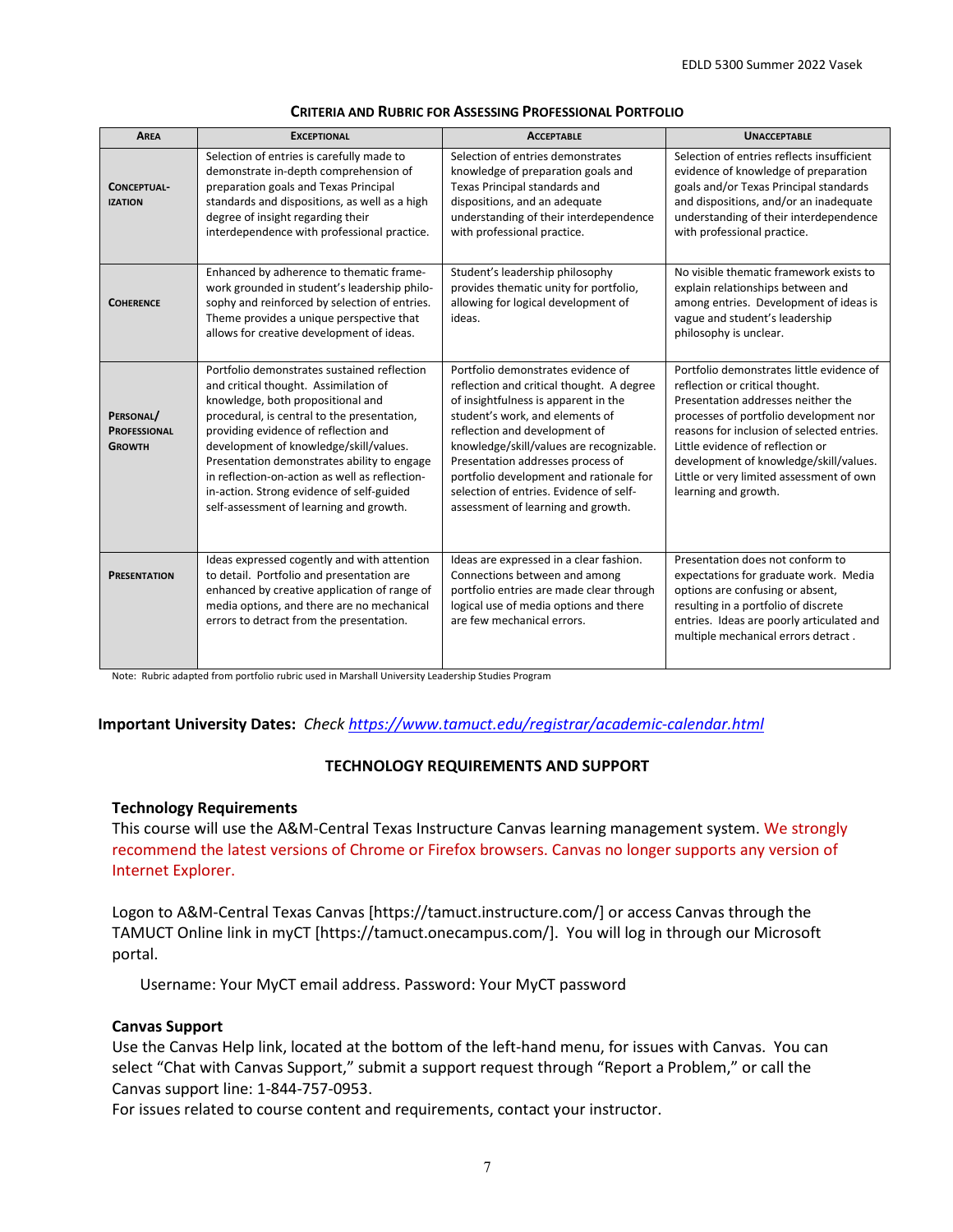EDLD 5300 Summer 2022 Vasek

## **Online Proctored Testing**

A&M-Central Texas uses Proctorio for online identity verification and proctored testing. This service is provided at no direct cost to students. If the course requires identity verification or proctored testing, the technology requirements are: Any computer meeting the minimum computing requirements, plus web camera, speaker, and microphone (or headset). Proctorio also requires the Chrome web browser with their custom plug in.

## **Other Technology Support**

For log-in problems, students should contact Help Desk Central 24 hours a day, 7 days a week Email: [helpdesk@tamu.edu](mailto:helpdesk@tamu.edu) Phone: (254) 519-5466

[Web Chat:](http://hdc.tamu.edu/) [http://hdc.tamu.edu]

*Please let the support technician know you are an A&M-Central Texas student.*

## **UNIVERSITY RESOURCES, PROCEDURES, AND GUIDELINES**

## **Drop Policy**

If you discover that you need to drop this class, you must complete the [Drop Request](https://dynamicforms.ngwebsolutions.com/casAuthentication.ashx?InstID=eaed95b9-f2be-45f3-a37d-46928168bc10&targetUrl=https%3A%2F%2Fdynamicforms.ngwebsolutions.com%2FSubmit%2FForm%2FStart%2F53b8369e-0502-4f36-be43-f02a4202f612) Dynamic Form through Warrior Web.

[https://dynamicforms.ngwebsolutions.com/casAuthentication.ashx?InstID=eaed95b9-f2be-45f3-a37d-46928168bc10&targetUrl=https%3A%2F%2Fdynamicforms.ngwebsolutions.com%2FSubmit%2FForm%2FSt art%2F53b8369e-0502-4f36-be43-f02a4202f612].

Faculty cannot drop students; this is always the responsibility of the student. The Registrar's Office will provide a deadline on the Academic Calendar for which the form must be completed. Once you submit the completed form to the Registrar's Office, you must go into Warrior Web and confirm that you are no longer enrolled. If you still show as enrolled, FOLLOW-UP with the Registrar's Office immediately. You are to attend class until the procedure is complete to avoid penalty for absence. Should you miss the drop deadline or fail to follow the procedure, you will receive an F in the course, which may affect your financial aid and/or VA educational benefits.

## **Academic Integrity**

Texas A&M University -Central Texas values the integrity of the academic enterprise and strives for the highest standards of academic conduct. A&M-Central Texas expects its students, faculty, and staff to support the adherence to high standards of personal and scholarly conduct to preserve the honor and integrity of the creative community. Academic integrity is defined as a commitment to honesty, trust, fairness, respect, and responsibility. Any deviation by students from this expectation may result in a failing grade for the assignment and potentially a failing grade for the course. Academic misconduct is any act that improperly affects a true and honest evaluation of a student's academic performance and includes, but is not limited to, working with others in an unauthorized manner, cheating on an examination or other academic work, plagiarism and improper citation of sources, using another student's work, collusion, and the abuse of resource materials. All academic misconduct concerns will be referred to the university's Office of Student Conduct. Ignorance of the university's standards and expectations is never an excuse to act with a lack of integrity. When in doubt on collaboration, citation, or any issue, please contact your instructor before taking a course of action.

For mor[e information regarding the Student Conduct process,](https://www.tamuct.edu/student-affairs/student-conduct.html) [https://www.tamuct.edu/studentaffairs/student-conduct.html].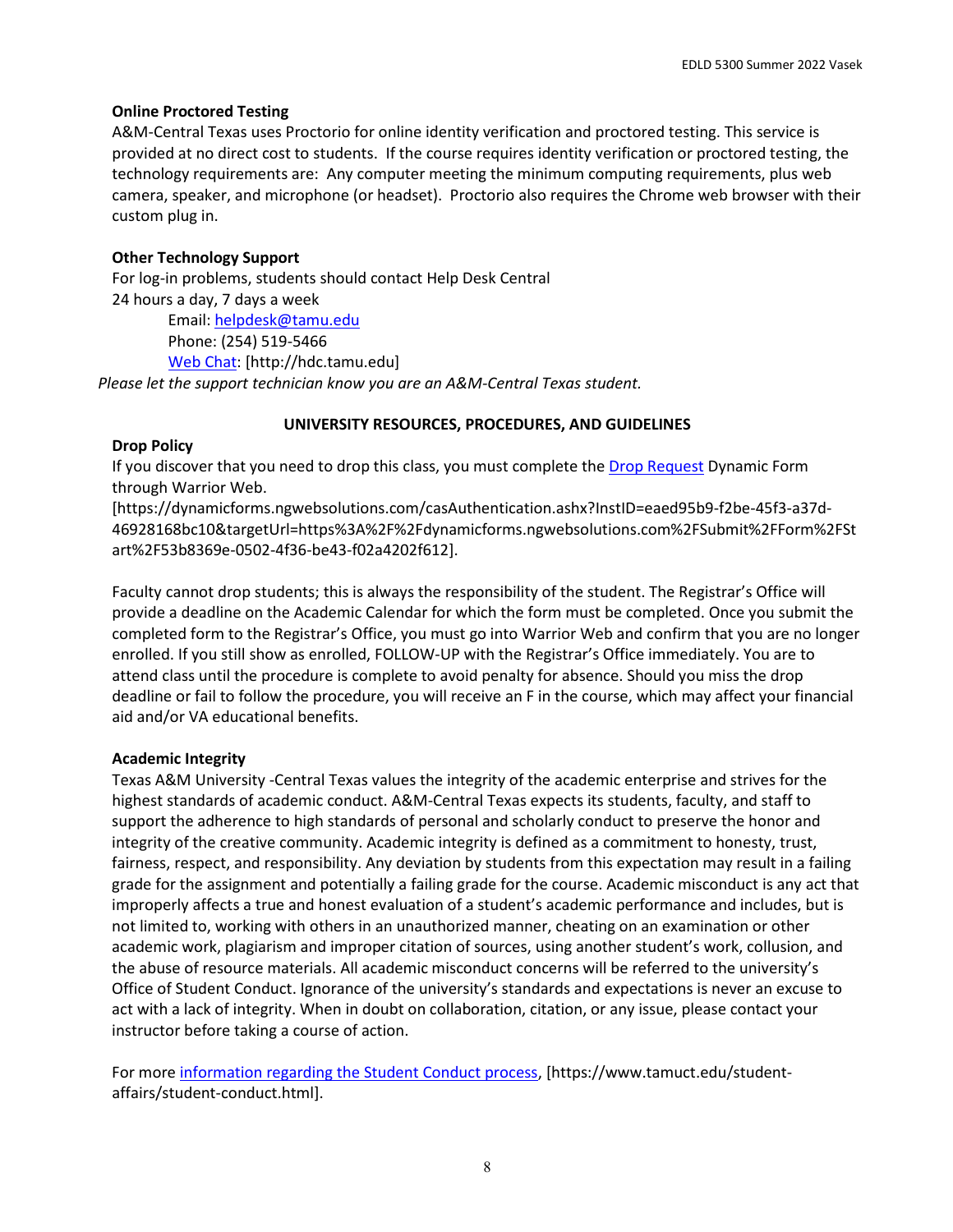If you know of potential honor violations by other students, you may [submit a report,](https://cm.maxient.com/reportingform.php?TAMUCentralTexas&layout_id=0) [https://cm.maxient.com/reportingform.php?TAMUCentralTexas&layout\_id=0].

## **Academic Accommodations**

At Texas A&M University-Central Texas, we value an inclusive learning environment where every student has an equal chance to succeed and has the right to a barrier-free education. The Office of Access and Inclusion is responsible for ensuring that students with a disability receive equal access to the university's programs, services and activities. If you believe you have a disability requiring reasonable accommodations please contact the Office of Access and Inclusion, WH-212; or call (254) 501-5836. Any information you provide is private and confidential and will be treated as such.

For more information please visit our [Access & Inclusion](https://tamuct.instructure.com/courses/717) Canvas page (log-in required) [https://tamuct.instructure.com/courses/717]

# **Important information for Pregnant and/or Parenting Students**

Texas A&M University-Central Texas supports students who are pregnant and/or parenting. In accordance with requirements of Title IX and related guidance from US Department of Education's Office of Civil Rights, the Dean of Student Affairs' Office can assist students who are pregnant and/or parenting in seeking accommodations related to pregnancy and/or parenting. Students should seek out assistance as early in the pregnancy as possible. For more information, please visi[t Student Affairs](https://www.tamuct.edu/student-affairs/index.html)

[https://www.tamuct.edu/student-affairs/index.html]. Students may also contact the institution's Title IX Coordinator. If you would like to read more about these [requirements and guidelines](http://www2.ed.gov/about/offices/list/ocr/docs/pregnancy.pdf) online, please visit the website [http://www2.ed.gov/about/offices/list/ocr/docs/pregnancy.pdf].

Title IX of the Education Amendments Act of 1972 prohibits discrimination on the basis of sex and gender– including pregnancy, parenting, and all related conditions. A&M-Central Texas is able to provide flexible and individualized reasonable accommodation to pregnant and parenting students. All pregnant and parenting students should contact the Associate Dean in the Division of Student Affairs at (254) 501-5909 to seek out assistance. Students may also contact the University's Title IX Coordinator.

# **Tutoring**

Tutoring is available to all A&M-Central Texas students, on a remote online basis. Visit the Academic Support Community in Canvas to view schedules and contact information. Subjects tutored on campus include Accounting, Advanced Math, Biology, Finance, Statistics, Mathematics, and Study Skills. Tutors will return at the Tutoring Center in Warrior Hall, Suite 111 in the Fall 2020. Student success coaching is available online upon request.

If you have a question regarding tutor schedules, need to schedule a tutoring session, are interested in becoming a tutor, success coaching, or have any other question, contact Academic Support Programs at (254) 501-5836, visit the Office of Student Success at 212F Warrior Hall, or by emailing studentsuccess@tamuct.edu .

Chat live with a tutor 24/7 for almost any subject from on your computer! Tutor.com is an online tutoring platform that enables A&M-Central Texas students to log in and receive online tutoring support at no additional cost. This tool provides tutoring in over 40 subject areas except writing support. Access Tutor.com through Canvas.

## **University Writing Center**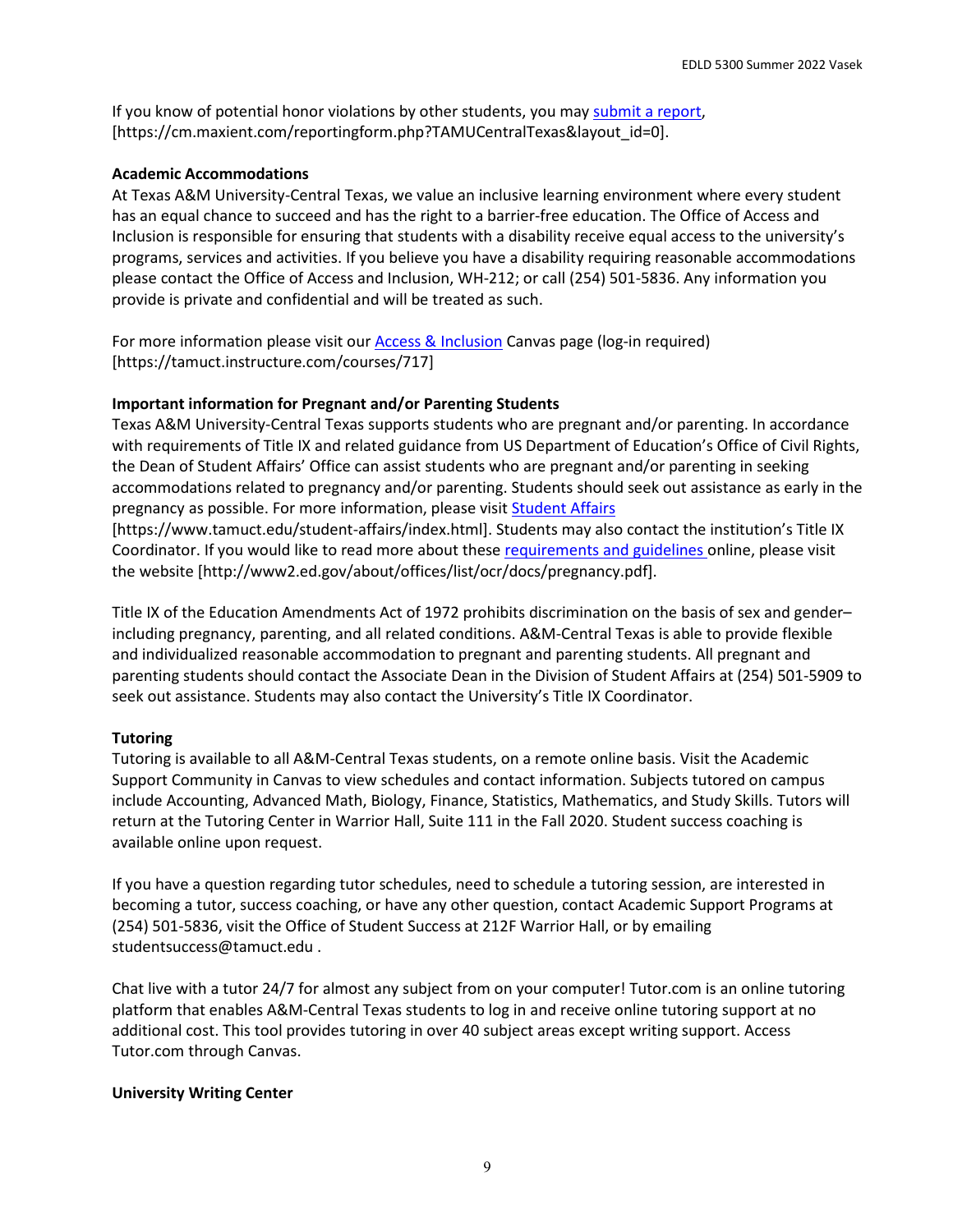The University Writing Center (UWC) at Texas A&M University–Central Texas (TAMUCT) is a free service open to all TAMUCT students. For the Summer 2020 semester, all services will be online as a result of the COVID-19 pandemic. The hours of operation are from 10:00 a.m.-4:00 p.m. Monday thru Thursday with satellite hours online Monday thru Thursday from 6:00-9:00 p.m. This summer, the UWC is also offering hours from 12:00-3:00 p.m. on Saturdays starting June 27th and ending July 18th.

Tutors are prepared to help writers of all levels and abilities at any stage of the writing process. While tutors will not write, edit, or grade papers, they will assist students in developing more effective composing practices. By providing a practice audience for students' ideas and writing, our tutors highlight the ways in which they read and interpret students' texts, offering guidance and support throughout the various stages of the writing process. In addition, students may work independently in the UWC by checking out a laptop that runs the Microsoft Office suite and connects to WIFI, or by consulting our resources on writing, including all of the relevant style guides. Whether you need help brainstorming ideas, organizing an essay, proofreading, understanding proper citation practices, or just want a quiet place to work, the UWC is here to help!

Students may arrange a one-to-one session with a trained and experienced writing tutor by making an appointment via [WCOnline](https://tamuct.mywconline.com/) [https://tamuct.mywconline.com/]. In addition, you can email Dr. Bruce Bowles Jr. at [bruce.bowles@tamuct.edu](mailto:bruce.bowles@tamuct.edu) if you have any questions about the UWC and/or need any assistance with scheduling.

## **University Library**

The University Library provides many services in support of research across campus and at a distance. We offer over 200 electronic databases containing approximately 250,000 eBooks and 82,000 journals, in addition to the 85,000 items in our print collection, which can be mailed to students who live more than 50 miles from campus. Research guides for each subject taught at A&M-Central Texas are available through our website to help students navigate these resources. On campus, the library offers technology including cameras, laptops, microphones, webcams, and digital sound recorders.

Research assistance from a librarian is also available 24 hours a day through our online chat service, and at the reference desk when the library is open. Research sessions can be scheduled for more comprehensive assistance, and may take place on Skype or in-person at the library. Assistance may cover many topics, including how to find articles in peer-reviewed journals, how to cite resources, and how to piece together research for written assignments.

Our 27,000-square-foot facility on the A&M-Central Texas main campus includes student lounges, private study rooms, group work spaces, computer labs, family areas suitable for all ages, and many other features. Services such as interlibrary loan, TexShare, binding, and laminating are available. The library frequently offers workshops, tours, readings, and other events. For more information, please visit our [Library website](https://tamuct.libguides.com/index) [http://tamuct.libguides.com/index].

## **OPTIONAL POLICY STATEMENTS**

## **A Note about Sexual Violence at A&M-Central Texas**

Sexual violence is a serious safety, social justice, and public health issue. The university offers support for anyone struggling with these issues. University faculty are mandated reporters, so if someone discloses that they were sexually assaulted (or a victim of Domestic/Dating Violence or Stalking) while a student at TAMUCT, faculty members are required to inform the Title IX Office. If you want to discuss any of these